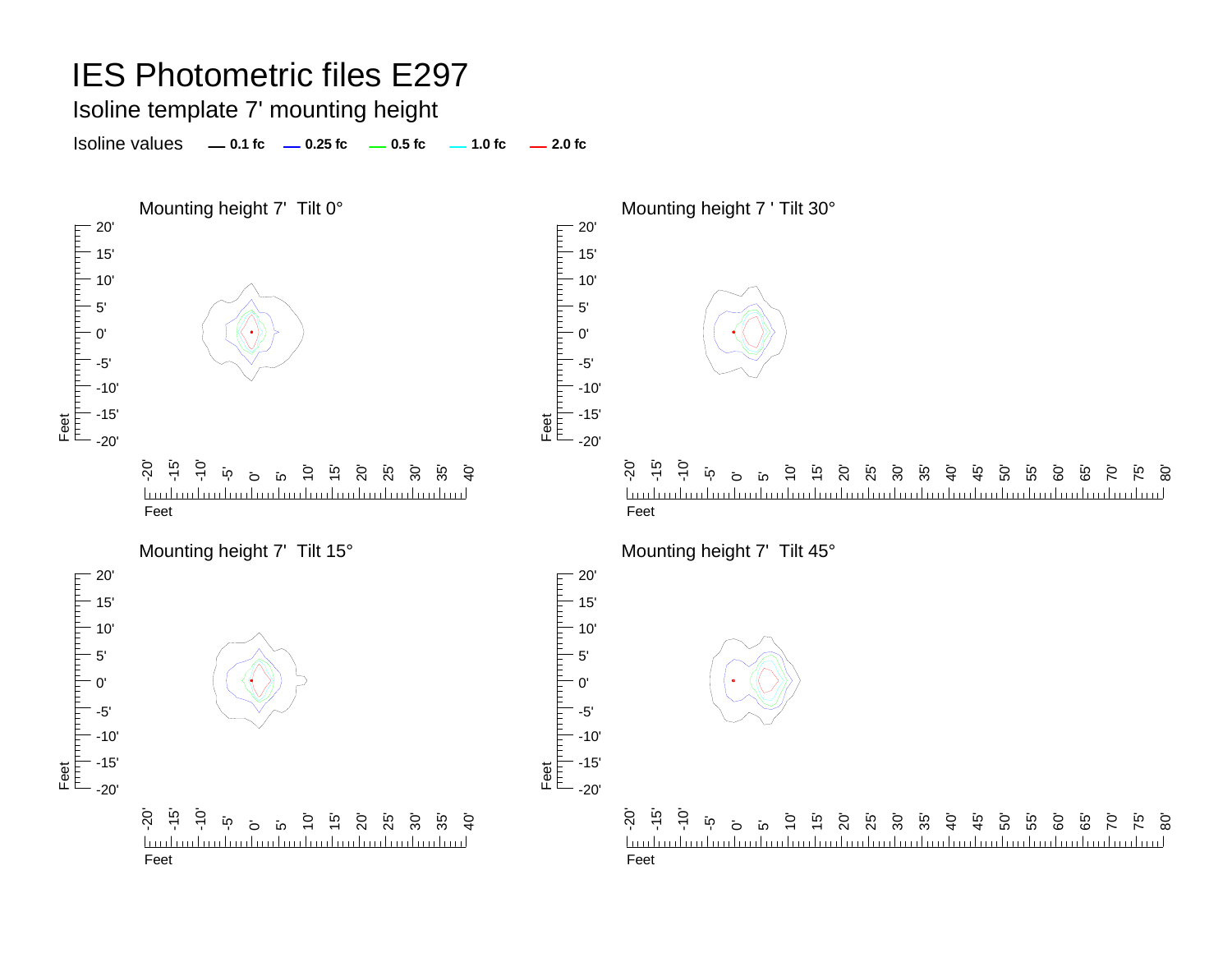#### Isoline template 9' mounting height

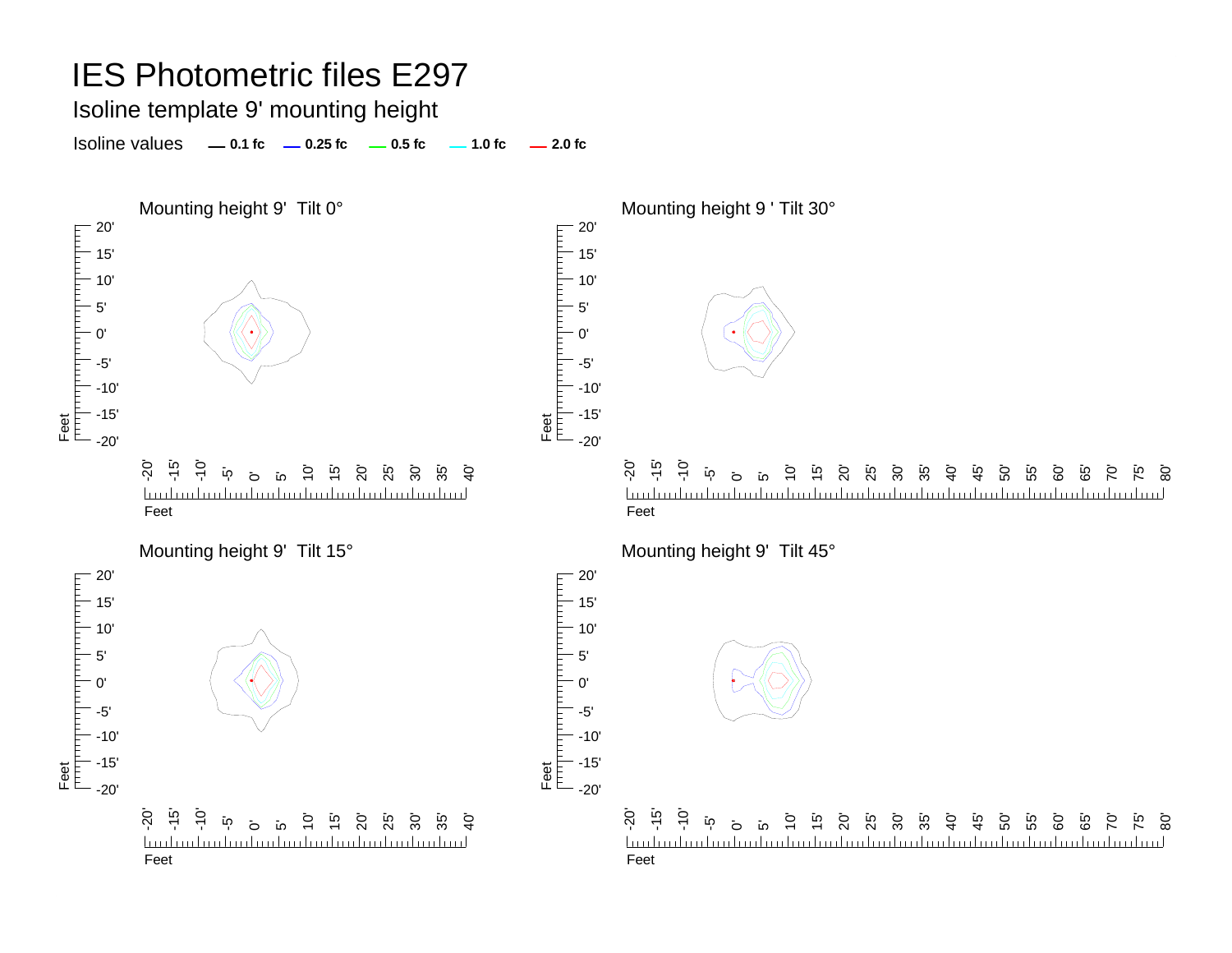Isoline template 11' mounting height

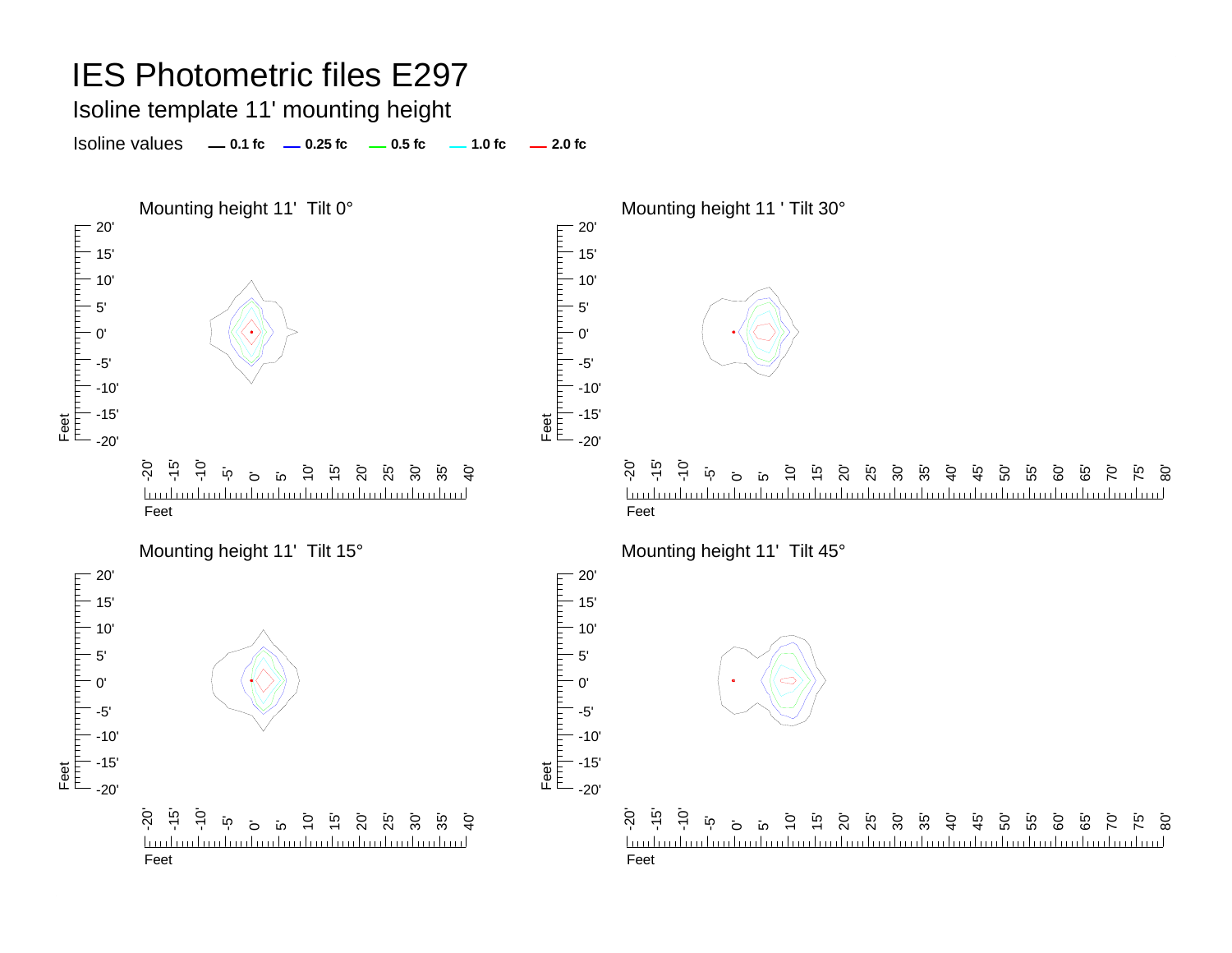#### Isoline template 15' mounting height

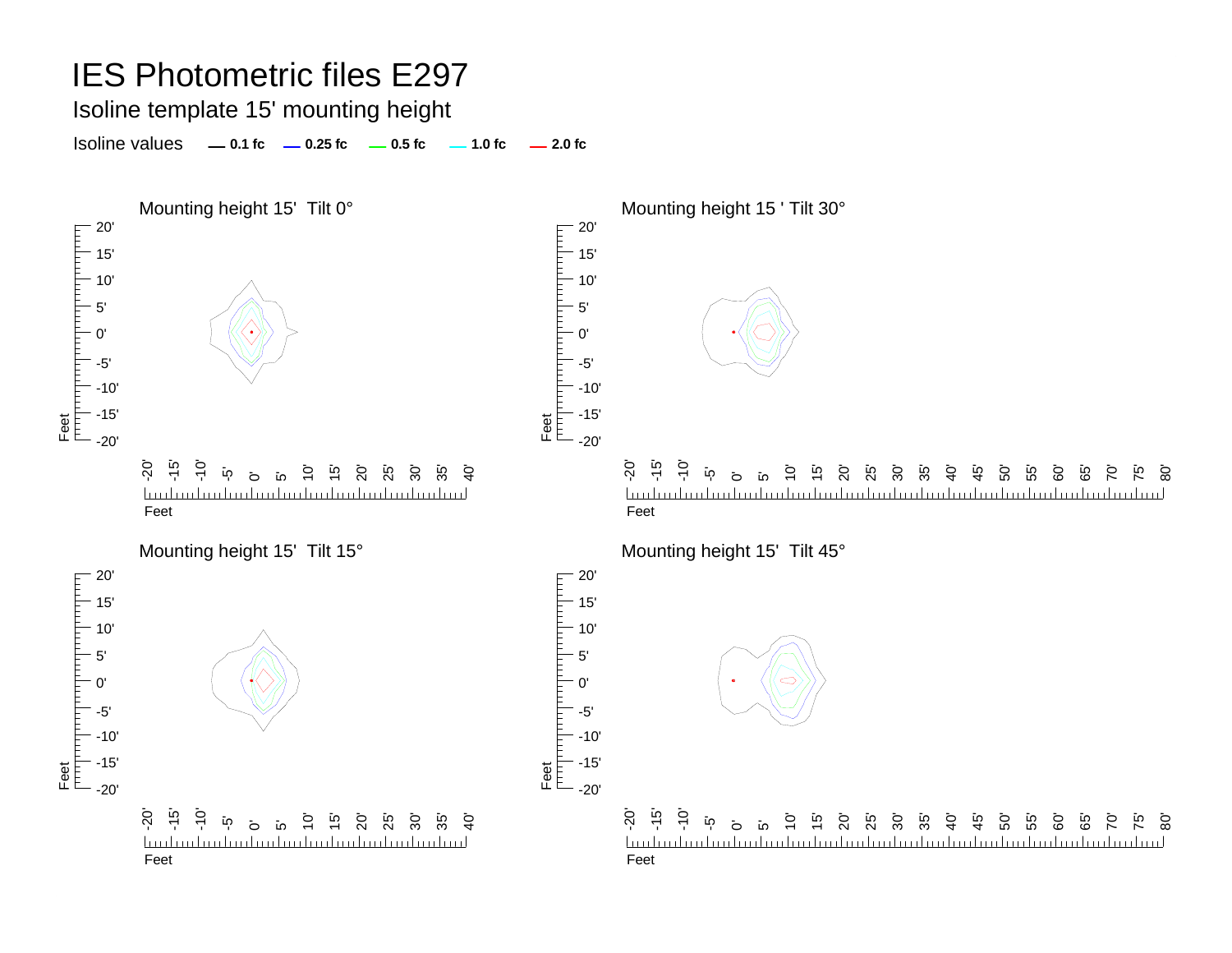Isoline template 20' mounting height

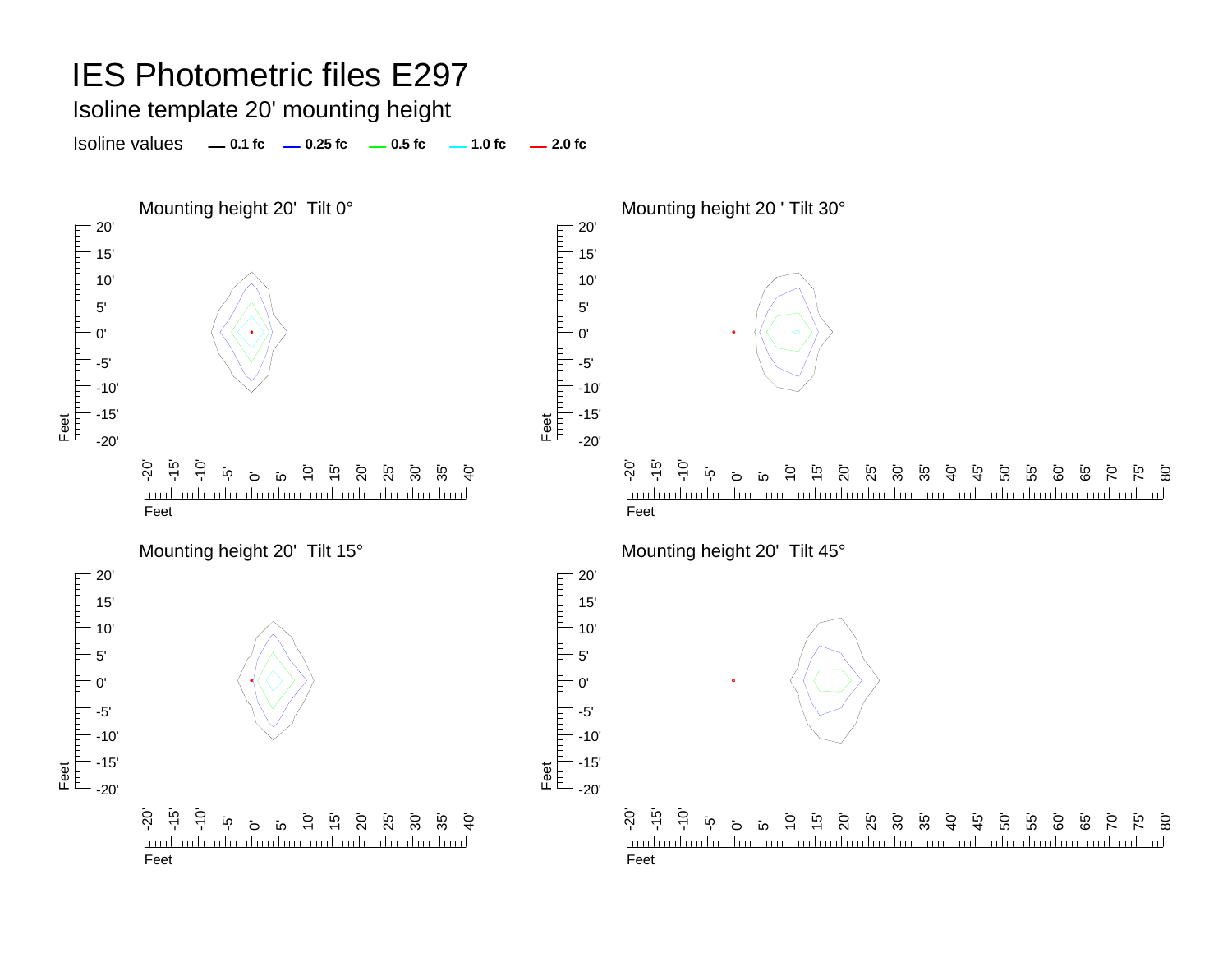Isoline template 25' mounting height

Isoline values **0.1 fc 0.25 fc 0.5 fc 2.0 fc 1.0 fc**



50' 55' 60' 65' 70' 75' 80'

50' 55' 60' ة<br>6 70' 75' 80'